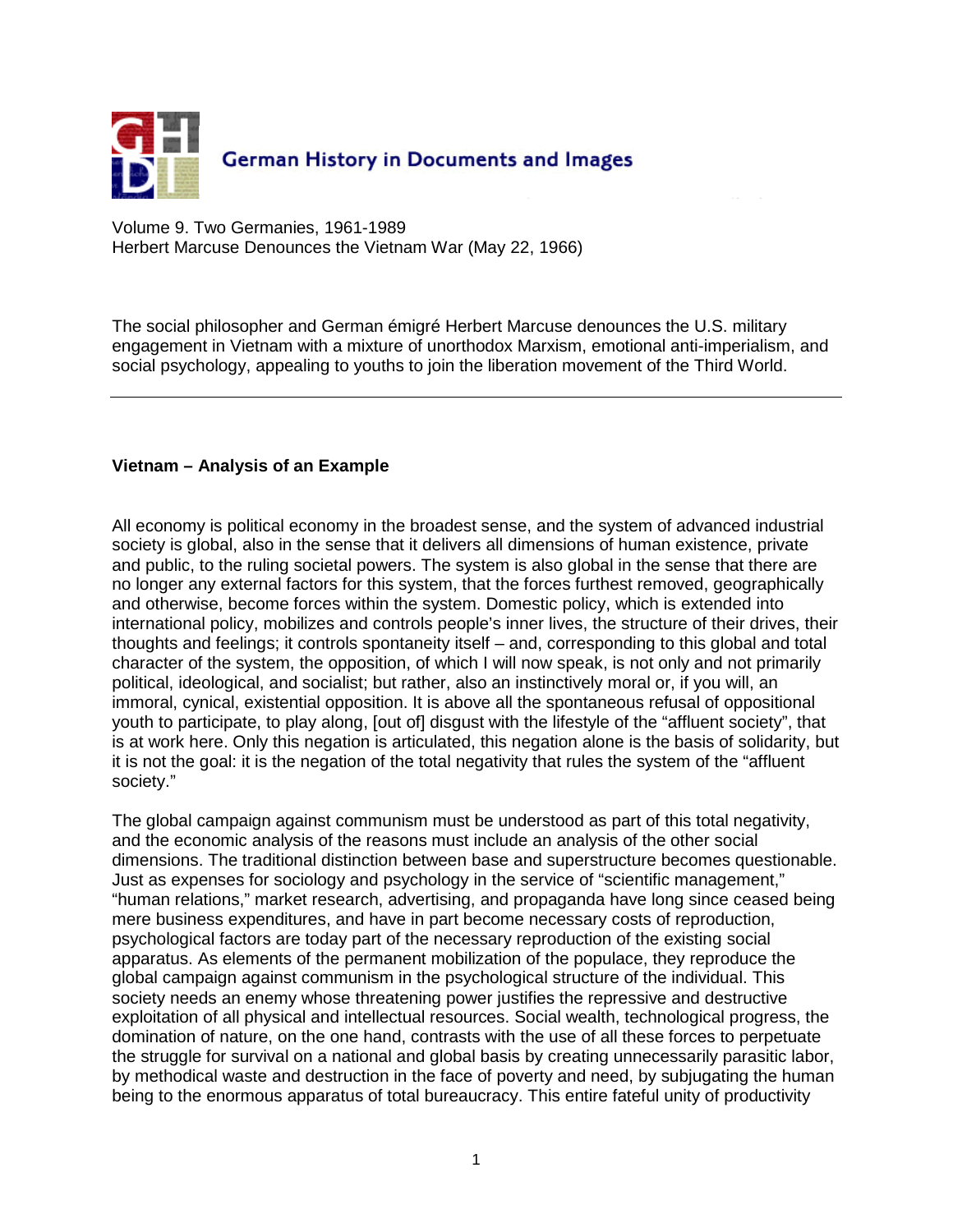and destruction, of prosperity and misery, of normalcy and war impacts man as constant repression, and these administered people, the objects of this repression, respond to it with a diffused aggression. This aggressiveness, which accumulates in excess in society, must be triggered and made useful in a way that is tolerable and profitable for society. Otherwise, it could threaten the unity of the system itself. I see this growing aggressiveness, this instinctive aggressiveness in overdeveloped industrial societies, as one of the most dangerous factors for future developments.

In my opinion, the same aggressive forces lead from death on the highways and streets to bombings, torture, and burnings in Vietnam. There are 49,000 highway deaths and more than four million injured in traffic accidents each year in the United States. If you compare that with the casualty figures in Vietnam, you might understand why this war did not elicit any mass reaction. As an expression of the aggression, let me further mention the commercial rape of nature, invasion of privacy – which creates "captive audiences" everywhere – and an atrocious brutalization of the language, to which the people are gradually becoming accustomed. I personally did not find such open brutality during the Second World War, even in the Nazi press, as that which is spread daily in American newspapers – in the headlines announcing triumphantly the number of (alleged or actual) deaths and corpses recovered. And from warfare and its language, brutalization invades the sphere of entertainment and amusement.

Here we have an effective acclimatization and dehumanization, and this in turn leads to a kind of mass hysteria. The image of the enemy is blown completely out of proportion, and the insensitivity, the inability to distinguish between propaganda, advertising, and truth is becoming ever clearer. The organs for this discernment seem to be atrophying. You cannot even say that everyone believes what is placed in front of him; the mood instead is: I cannot judge that, the government knows better than I do, and you can't do anything about it anyway.

Now a few words about the opposing forces; in contrast to the opposition "from above," now [I want to discuss] the opposition that represents a more radical potential. I repeat: The opposition, too, must be viewed on a global scale, but for the sake of clarity I will divide up these opposing forces, first as regards the United States itself.

Four groups can be identified:

- 1. intellectuals and young people
- 2. "underprivileged" groups in the population, i.e., Puerto Ricans, Negroes, etc.
- 3. a religious, radical movement
- 4. women

In all of these groups the opposition makes up only a minority; that needs to be kept in mind.

The opposition among intellectuals and the younger generation, especially at the universities, is probably the most vocal, visible, and effective opposition in this category. As I have already mentioned, even the radical opposition among college students and young people is not a socialist or a communist opposition. Mistrust of ideologies of all kinds (and these young men and women regard communism, socialism, and Marxism as ideologies) is a critical factor in this movement. The slogan "We don't trust anyone over thirty" is characteristic of the situation. One can often hear: "These older generations have dragged us into the muck we are now in. What they have to say to us can no longer mean anything to us."

It is remarkable what a spontaneous unity has formed from political, intellectual, and instinctive sexual rebellion – a rebellion in behavior, in language, in sexual mores, in dress. It is of course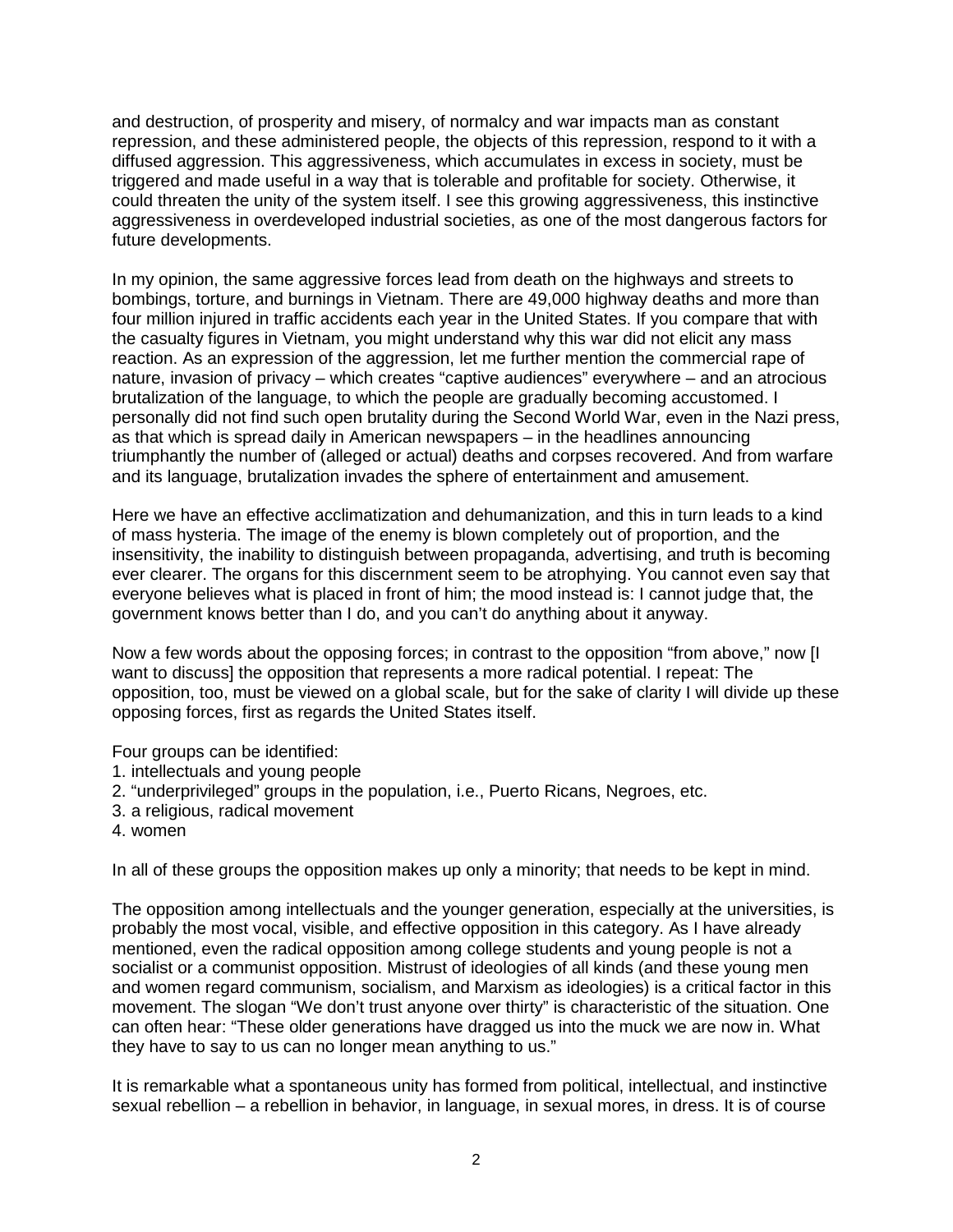nonsense when the press constantly reports that the student demonstrations are dominated by "bearded advocates of sexual freedom." That is an example of the press's typically discriminatory use of language. But after all, one can sense something that goes beyond political opposition, representing a new unity: a unity of politics and eros. [ . . . ]

I might be totally romantic in this regard, I have to admit, but I see this unity as a sign that the political opposition is becoming more intense and profound.

The second group, the so-called underprivileged, the civil rights movement and the struggle against poverty. Is that a true counterforce? These groups, especially among the Negroes, have a leadership that tries to create a link between the civil rights movement in the United States and the war in Vietnam – with minimal success. We cannot forget that a large portion of the underprivileged in the United States live in such conditions that being drafted to go to Vietnam seems like an improvement. Also, there is a widespread expectation that these lower classes could themselves move up within the system and that the existing society can make these options materialize.

Briefly on the third and fourth groups:

The radical religious protest movement has its martyrs: The number is small and its effects are not visible. The category "women" might seem strange in this political context. I have mentioned it only to do justice to the fact that the people going door to door collecting signatures for petitions against the war have found the greatest degree of support among housewives. Have women remained relatively spared from the aggressiveness of male society?

You have probably noticed one group that is missing from this list of oppositional forces in the United States, namely, the working class.

This was not an oversight. We cannot say that the working class is part of the opposition to the war. You will have read that declarations have been made by the trade union leadership in America that are unusually approving of the war in Vietnam. [ . . . ] The working class in the United States is not part of the opposition; it is an integrated part of the system –integrated not only ideologically, but also on the material basis of increased productivity and a rising standard of living. Of course America is a class society and the real difference between those who determine our lives and those whose lives are determined by others, is much greater than ever before: Decision-making is restricted to a small group that is less controlled "from below" than ever before. But this class society is no longer a society of a class struggle in a traditional sense. The class struggle still exists of course, but it is a purely economic struggle for higher wages, shorter hours, better working conditions. The union politics are purely economic, not political.

Now to the opposing forces outside the United States. In my opinion, in Europe this presents a major problem, namely: Can American society serve as a model of what can be expected in the capitalist countries of Western Europe? Is an independent path still open here, the path of planned capitalism and worker self-administration, as is presented, especially in France, as the new strategy of the workers' movement? [ . . . ]

The final and, in my opinion, the crucial counterforce is the opposition in developing countries. Here, objectively if not also subjectively, the classical conditions for the transition to socialism exist. These are: